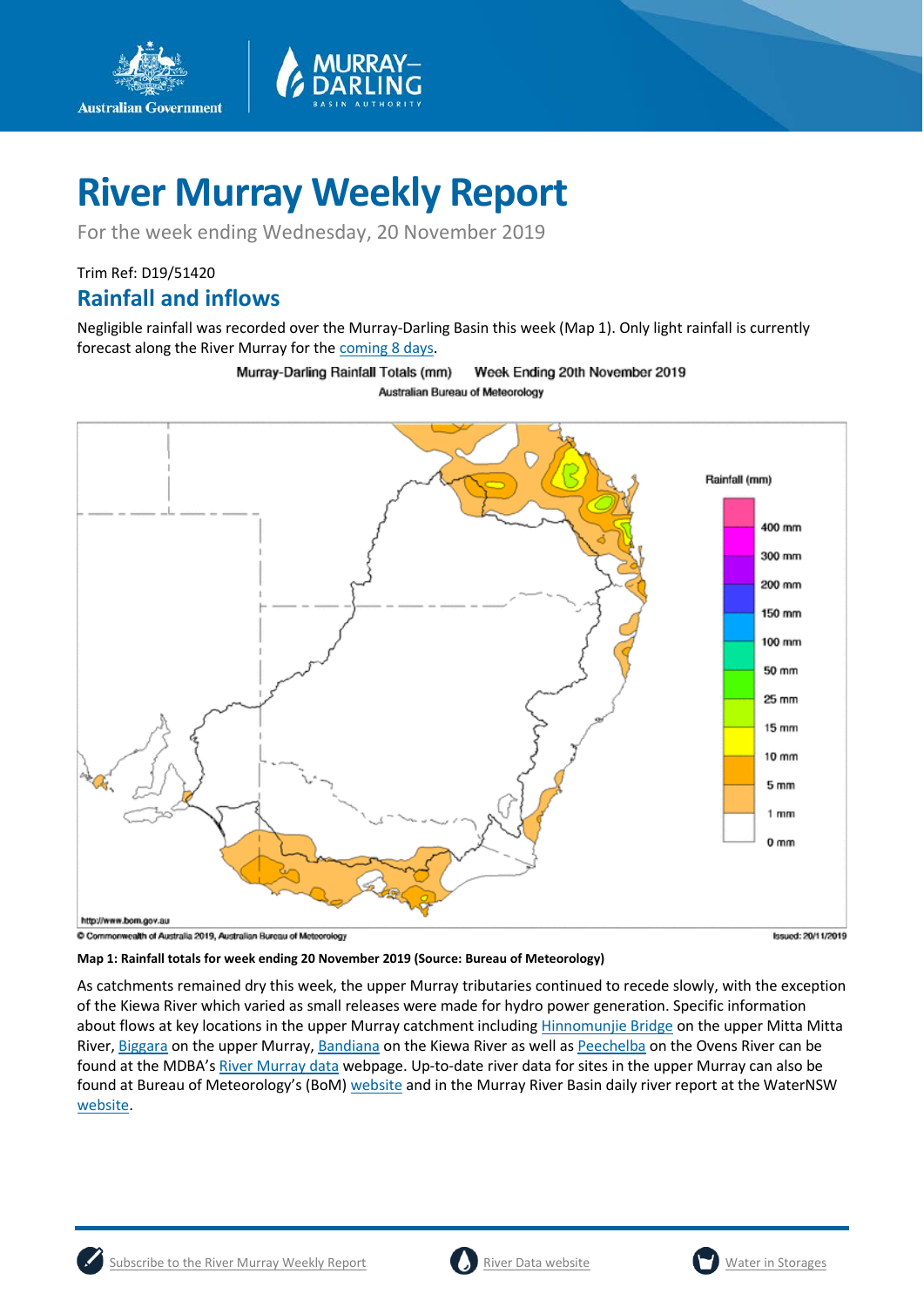## **River operations**

- Catchments remain dry this week.
- IVT deliveries continue from the Goulburn and Murrumbidgee valleys.
- Euston, Lock 8 & Lock 7 weir pool levels to be gradually lowered toward Full Supply Level (FSL).

### **River operations**

In the past week MDBA total active storage reduced by 54 GL to 3,503 GL (42% capacity). Murray System inflows (excl. Snowy, Darling, inter-valley trade and environmental tributary inflows) continue to track well below the long term average (see plot on last page of this report).

At Dartmouth Reservoir, the [storage](https://riverdata.mdba.gov.au/dartmouth-dam) decreased by 12 GL to 2,103 GL (55% capacity). Over the last week the [release](https://riverdata.mdba.gov.au/colemans) from Dartmouth, measured at Colemans, has increased from 2,000 ML/day to the current release of approximately 3,600 ML/day. The release will gradually reduce again over the remainder of November. A transfer volume of around 80 GL is expected to be delivered during November. Releases will continue from Dartmouth at rates that aim to transfer water to Hume to support expected demands further downstream in the months ahead.



**Photo 1: Outlet at Mount Beauty pondage with Mount Bogong in the background (photo courtesy of Hugo Bowman, MDBA).**

At **Hume Reservoir**, the storage decreased by 42 GL to 1,081 GL (36% capacity). The release from Hume Dam is currently targeting 10,000 ML/day and may gradually increase in the coming days due to hot weather and low tributary inflows.





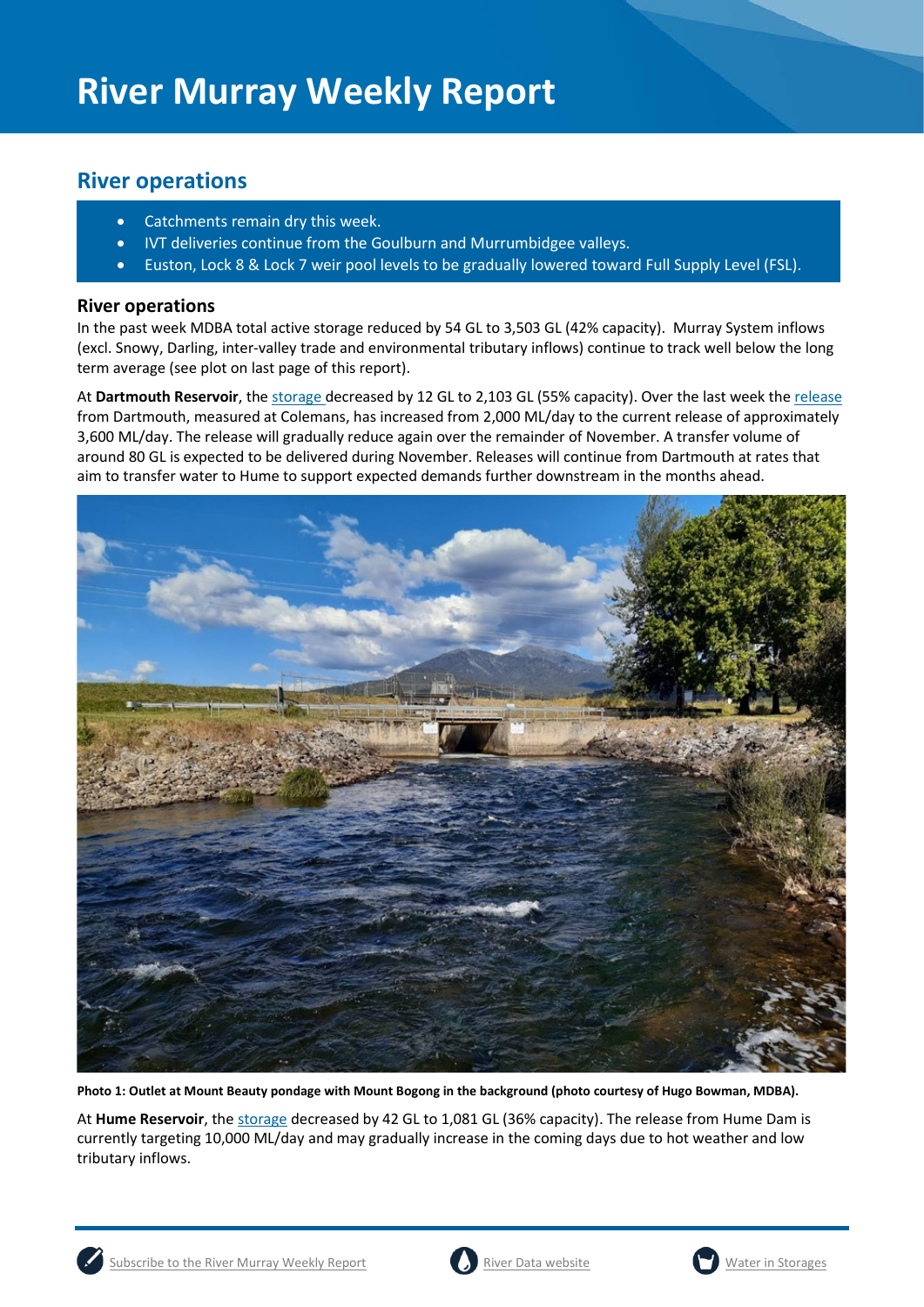At **Lake Mulwala,** the pool [level](https://riverdata.mdba.gov.au/yarrawonga-weir-upstream) is currently 124.72 m AHD and is expected to remain within the normal operating range of 124.6 to 124.9 m AHD over the coming week. Diversions to the Yarrawonga Main Channel averaged 615 ML/day this week, a proportion of this diversion is being released into the lower Broken Creek to bypass water around the Barmah Choke. On the New South Wales side, water continues to be transferred around the Barmah Choke via Murray Irrigation Limited's (MIL) irrigation channel network. Diversion to Mulwala Canal averaged 1,320 ML/day with approximately 1,050 ML/day released back into the Billabong Creek (250 ML/day through Finley Escape), Edward River (750 ML/day through Edward Escape) and back into the Murray downstream of the Barmah Choke (100 ML/day through Pericoota Escape). The release from **Yarrawonga Weir** continues to target 9,000 ML/day and is likely to remain around this flow rate over the coming weeks to meet expected downstream demands.

A small number of regulators remain open into Millewa Forest to maintain connectivity between the river and the flood plain. This is to provide habitat for native fish, in particular Murray Cod during the breeding season, and to continue the transfer of valuable nutrients from the lower floodplain to the river. These nutrients are the base of a food web that supports the entire river ecosystem including algae, aquatic plants, macroinvertebrates, turtles, fish, platypus and birds. The water used in the forest while these regulators are open is being debited from environmental water accounts. The regulators into Millewa Forest are expected to be closed in the coming weeks. More information regarding delivering environmental water to the Barmah-Millewa forest during spring 2019 is available from the Commonwealth Environmental Water Office [website.](https://www.environment.gov.au/water/cewo/media-release/worlds-largest-river-red-gum-forest)



**Photo 2: Fainter Creek, (Falls Creek) Victorian Alpine region (photo courtesy of Hugo Bowman, MDBA).**





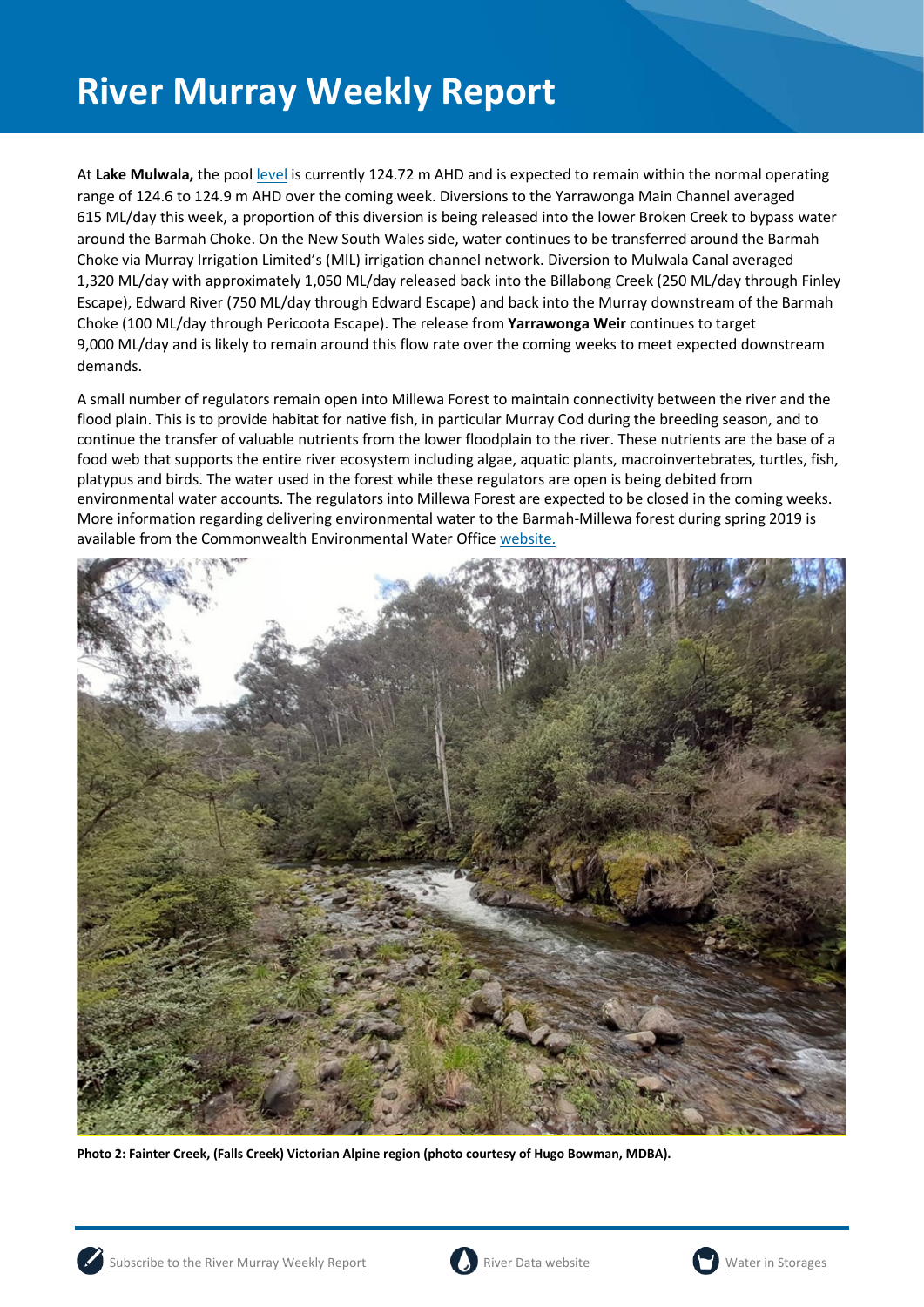Flows through the **Edward** and **Gulpa** offtakes are around the maximum regulated flow rates and are expected to continue at these rates over the coming weeks. Further downstream on the Edward River, approximately 670 ML/day of return flow from the Millewa Forest has maintained the flow at Toonalook near 2,500 ML/day. In the coming weeks, as the regulators into the forest are closed, these return flows will subside. The flow downstream of Stevens Weir is currently targeting around 2,500 ML/day.

Inflow from the **Goulburn River**, measured at McCoys Bridge, averaged around 900 ML/day and is expected to gradually increase toward 1,300 ML/day in the coming week. This flow is above the normal minimum rate during November of 350 ML/day due to the delivery of Inter Valley Trade (IVT) water. IVT is also being delivered in the Broken Creek and Campaspe River. In November, around 30 GL has been called from the Goulburn Valley as specified on the [GMW website.](https://www.g-mwater.com.au/water-resources/managing-water-storages) As conditions remain dry, the call of IVT is anticipated to continue over summer, possibly at higher rates. The current Goulburn Valley IVT balance is near 248 GL. More information regarding opportunities for allocation trade between the Goulburn and Murray Valleys is available at the Victorian water register [website.](http://waterregister.vic.gov.au/water-trading/allocation-trading#AllocationTradeOpportunities)

The **Torrumbarry Weir** [pool](https://riverdata.mdba.gov.au/torrumbarry-weir-lock-26) is currently at Full Supply Level (FSL), 86.05 m AHD. Th[e diversion](https://riverdata.mdba.gov.au/national-channel-ds-torrumbarry-headworks) to National Channel from the Torrumbarry weir pool averaged around 1,460 ML/day this week. Downstream of Torrumbarry Weir, the release eased to approximately 5,900 ML/day.

Inflow from the **Murrumbidgee River**, measured a[t Balranald,](https://riverdata.mdba.gov.au/balranald-weir-downstream) averaged near 1,400 ML/day this week as delivery of IVT continued. [Deliveries of IVT from the Murrumbidgee](https://www.waternsw.com.au/supply/regional-nsw/operations-updates) to the Murray commenced in mid-October and the MDBA has requested WaterNSW to deliver up to 60 GL from mid-October to the end of December 2019.

Trade from the Murrumbidgee to the Murray briefly opened this week as the IVT account balance reduced below 85 GL. Trade has since closed with the resulting [Murrumbidgee IVT balance](https://www.waternsw.com.au/customer-service/ordering-trading-and-pricing/trading/murrumbidgee) currently around 98.8 GL. The trade will remain closed until the account reduces again to below 85 GL. This can occur if water is traded from the Murray back to the Murrumbidgee, or if sufficient IVT is delivered from the Murrumbidgee to the Murray.

MDBA regularly reviews its operations planning to account for changes in catchment and climatic conditions as well as water availability. The increased water available to be delivered from the Murrumbidgee IVT account has been incorporated into this planning. Further information is available through WaterNSW and will also be provided as part of the update to the Annual Operating Outlook, scheduled to be published on the MDBA website around the end of November.

At **Euston**, the [weir pool level](https://riverdata.mdba.gov.au/euston-weir-upstream) is currently 49 cm above FSL but being lowered. The weir pool is expected to return to FSL by the end of November. Varying pool levels is part of the weir pool variability program which aims to help restore a more natural wetting and drying cycle to riverbanks and adjacent wetlands within the influence of the weir pool. Any additional loss associated with the weir pool variability program is debited from entitlements held by environmental water holders. The [downstream release](https://riverdata.mdba.gov.au/euston-weir-downstream) is near 9,800 ML/day and is expected to generally decrease in the coming weeks, although downstream flow may increase at times as additional water is released to lower the weir pool.

The **Menindee Lakes** storage is approximately 10 GL (less than 1% capacity). WaterNSW continues to manage the Menindee Lakes in accordance with the [Lower Darling Annual Operations Plan.](https://www.waternsw.com.au/supply/regional-nsw/operations) WaterNSW has advised that releases at Weir 32 are only planned to recommence when significant inflows are received into the Menindee Lakes. Inflows are currently zero and no significant inflows are expected in the near future.

As a result of the widespread drought conditions in NSW, extensive [water restrictions](https://www.waternsw.com.au/about/newsroom/2018/waternsw-confirms-restrictions-for-lower-darling-customers) are likely to remain in place. More information on drought management activities in NSW can be found on the NSW Government website - [Drought Hub.](https://www.dpi.nsw.gov.au/climate-and-emergencies/droughthub) Links to other drought services and assistance can be also accessed via the MDB[A drought webpage.](https://www.mdba.gov.au/managing-water/drought-murray-darling-basin)

On the Murray at **Wentworth Weir**, th[e pool level](https://riverdata.mdba.gov.au/wentworth-weir-lock-10) is currently targeting 10 cm above FSL to assist pumpers in the upper reaches of the Darling River arm of the weir pool whilst there is no inflow from the Darling River. The downstream release is currently near 6,800 ML/day and is expected to remain steady over the coming week.

At **Locks 8 and 7**, the pool levels are being varied as part of the weir pool variability program. This week the Lock 8 pool continued to be gradually decreased from 85 cm above FSL to a target of FSL by end November. Similarly, the Lock 7 weir pool continued to reduce from 60 cm above FSL to a target of FSL by the end of the month. Whilst the





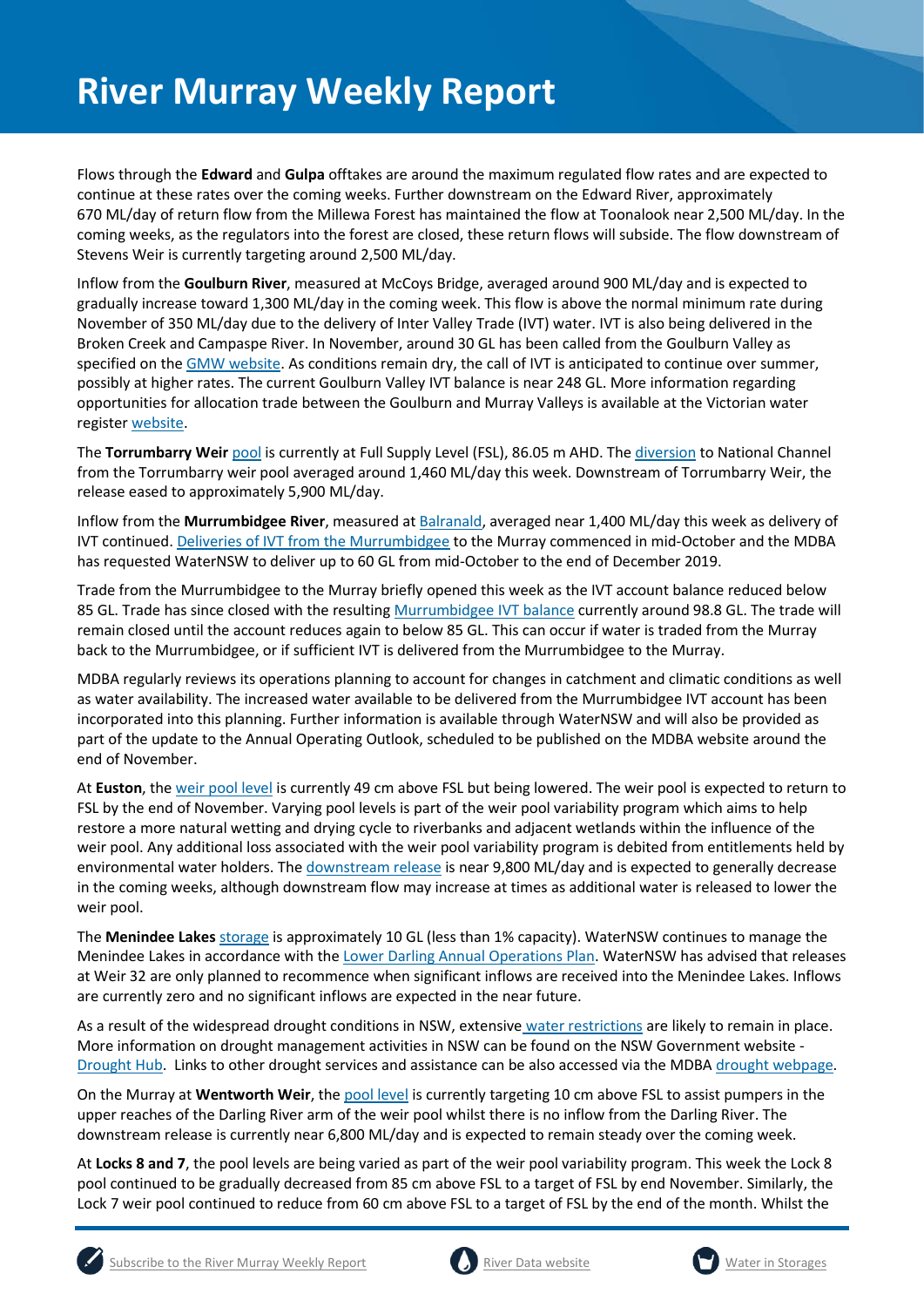pool levels are surcharged above FSL, regulators have been opened to allow water to flow through the upper reaches of Potterwalkagee Creek (around Lock 8) and Lindsay River (around Lock 7) and reconnect with the River Murray for the benefit of native fish. Any additional loss associated with the weir pool variability program is being debited from entitlements held by environmental water holders.

Over summer and autumn, Lock 8 & 7 weir pools are planned to be lowered below FSL as part of the weir pool variability program. At Lock 8 the pool level is planned to be lowered to 100 cm below FSL, and at Lock 7 to 60 cm below FSL.

At **Lake Victoria,** the storage remained steady at 513 GL (76% capacity).

Due to low water resource availability in the River Murray System, South Australia is currently receiving a reduced monthly base Entitlement flow. For November, the reduced monthly Entitlement is 165 GL compared with the normal 180 GL. For more information on South Australia's Entitlement flow, see the South Australian Department for Environment and Water's lates[t River Murray flow report.](https://www.waterconnect.sa.gov.au/River-Murray/SitePages/2019%20Flow%20Reports.aspx)

This week, th[e flow](https://riverdata.mdba.gov.au/flow-south-australia-calculated) to **South Australia** continued to target 5,900 ML/day, which is the delivery of a reduced monthly Entitlement with the addition of small volumes of environmental water. Similar flow rates are expected for the remainder of November.

The **Lower Lakes** 5-day average water level is 0.82 m AHD. Combined barrage releases totalled around 8 GL this week via Goolwa, Mundoo, Boundary Creek, Ewe Island and Tauwitchere barrages. These releases have been supported by the delivery of return flows of environmental water to the lower Murray from upstream actions during spring. Environmental water released from Hume Reservoir has provided flows along the River Murray boosted by inflows from the Goulburn River. These actions have resulted in a flow pulse that has provided environmental cues and connection to support the movement of several migratory fish species during its arrival at the Lower Lakes and Coorong in recent weeks. Species benefiting include the short-headed lamprey which travels large distances from the Southern Ocean to spawning grounds in upstream reaches of the River Murray. The spring flow pulse is also providing food and improved water conditions for other native fish and aquatic animals along the length of the Murray and improving salinity conditions in the lower system.

### **For media inquiries contact the Media Officer on 02 6279 0141**

ANDREW REYNOLDS Executive Director, River Management



**Australian Government** 







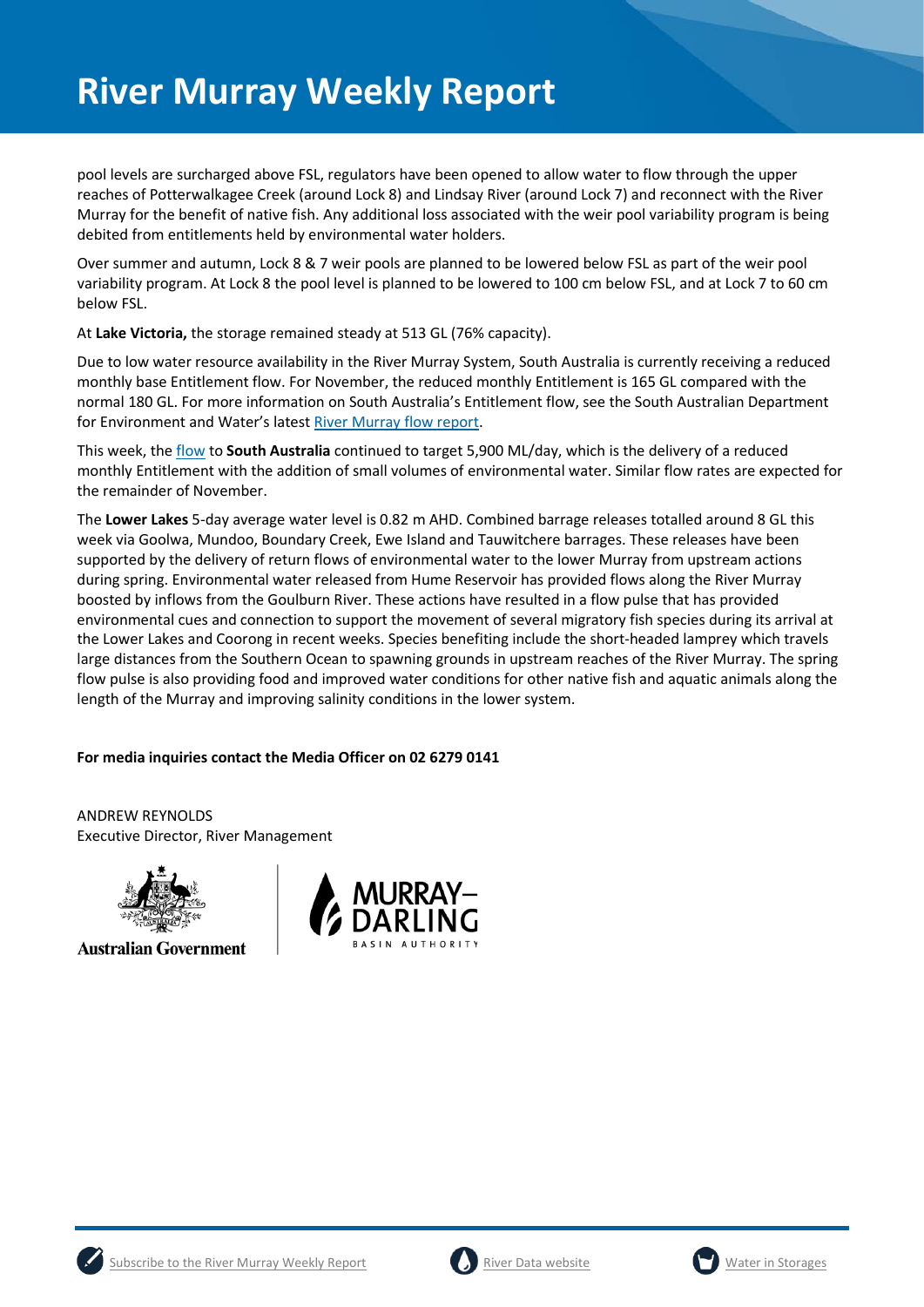### Water in Storage Water in Storage Week ending Wednesday 20 Nov 2019

| <b>MDBA Storages</b>             | Full<br>Supply<br>Level | Full<br>Supply<br>Volume | Current<br>Storage<br>Level | Current<br>Storage |     | Dead<br>Storage | Active<br>Storage | Change in Total<br>Storage for the<br>Week |
|----------------------------------|-------------------------|--------------------------|-----------------------------|--------------------|-----|-----------------|-------------------|--------------------------------------------|
|                                  | $(m$ AHD)               | (GL)                     | $(m$ AHD)                   | (GL)               | %   | (GL)            | (GL)              | (GL)                                       |
| Dartmouth Reservoir              | 486.00                  | 3856                     | 454.27                      | 2 1 0 3            | 55% | 71              | 2 0 3 2           | $-12$                                      |
| Hume Reservoir                   | 192.00                  | 3 0 0 5                  | 179.55                      | 081                | 36% | 23              | 1 0 5 8           | -42                                        |
| Lake Victoria                    | 27.00                   | 677                      | 25.60                       | 513                | 76% | 100             | 413               | $+0$                                       |
| Menindee Lakes                   |                         | 1 731*                   |                             | 10                 | 1%  | (- -) #         | 0                 | $-0$                                       |
| <b>Total</b>                     |                         | 9 2 6 9                  |                             | 3707               | 40% | $ -$            | 3503              | -54                                        |
| <b>Total Active MDBA Storage</b> |                         |                          |                             |                    |     |                 | 42% $\wedge$      |                                            |

#### **Major State Storages**

| <b>Burriniuck Reservoir</b> | 026     | 342 | 33% |     | 339 |       |
|-----------------------------|---------|-----|-----|-----|-----|-------|
| <b>Blowering Reservoir</b>  | 631     | 838 | 51% | 24  | 814 | $-45$ |
| Eildon Reservoir            | 3 3 3 4 | 549 | 46% | 100 | 449 | ╶     |

\* Menindee surcharge capacity – 2050 GL \*\* All Data is rounded to nearest GL \*\*

# NSW has sole access to water when the storage falls below 480 GL. MDBA regains access to water when the storage next reaches 640 GL. ^ % of total active MDBA storage

| <b>Snowy Mountains Scheme</b> | Snowy diversions for week ending 19 Nov 2019 |                    |                  |           |                 |
|-------------------------------|----------------------------------------------|--------------------|------------------|-----------|-----------------|
| <b>Storage</b>                | Active Storage (GL)                          | Weekly Change (GL) | Diversion (GL)   | This Week | From 1 May 2019 |
| Lake Eucumbene - Total        | 1 015                                        | n/a                | Snowy-Murray     | +0        | 232             |
| Snowy-Murray Component        | 587                                          | n/a                | Tooma-Tumut      | $+4$      | 171             |
| <b>Target Storage</b>         | l 450                                        |                    | Net Diversion    | -4        | 60              |
|                               |                                              |                    | Murray 1 Release | $+5$      | 372             |

#### **Major Diversions from Murray and Lower Darling (GL) \***

| <b>New South Wales</b>    | This Week | From 1 July 2019 | <b>Victoria</b>                 | This Week | From 1 July 2019 |
|---------------------------|-----------|------------------|---------------------------------|-----------|------------------|
| Murray Irrig. Ltd (Net)   | 1.6       | 90               | Yarrawonga Main Channel (net)   | 4.3       | 50               |
| Wakool Sys Allowance      | 1.1       | 16               | Torrumbarry System + Nyah (net) | 6.9       | 118              |
| Western Murray Irrigation | 0.7       | 6                | Sunraysia Pumped Districts      | 3.7       | 29               |
| Licensed Pumps            | 3.2       | 38               | Licensed pumps - GMW (Nyah+u/s) |           |                  |
| Lower Darling             | $0.0\,$   |                  | Licensed pumps - LMW            | 4.6       | 106              |
| <b>TOTAL</b>              | 6.6       | 150              | TOTAL                           | 20.5      | 309              |

\* Figures are derived from actual and estimates where data is unavailable. Please note that not all data may have been available at the time of creating this report. \*\* All data above is rounded to nearest 100 ML for weekly data and nearest GL for cumulative data

| Flow to South Australia (GL)                                                                                   | Entitlement this month | $165.0*$ |                     |
|----------------------------------------------------------------------------------------------------------------|------------------------|----------|---------------------|
| * South Australia is receiving a reduced base                                                                  | Flow this week         |          | 41.2 (5 900 ML/day) |
| Entitlement this month due to low water availability.<br>However, total flow to SA is greater than Entitlement | Flow so far this month | 132.8    |                     |
| due to environmental water delivery.                                                                           | Flow last month        | 422.0    |                     |
|                                                                                                                |                        |          |                     |

**Salinity (EC) (microSiemens/cm at 25o C)**

|                         | Current | Average over the last week | Average since 1 August 2019 |
|-------------------------|---------|----------------------------|-----------------------------|
| Swan Hill               | 70      | 70                         | 70                          |
| Euston                  |         |                            |                             |
| <b>Red Cliffs</b>       | 50      | 70                         | 60                          |
| Merbein                 | 90      | 90                         | 90                          |
| Burtundy (Darling)      |         |                            | 1 2 2 0                     |
| Lock 9                  | 90      | 90                         | 90                          |
| Lake Victoria           | 130     | 120                        | 110                         |
| Berri                   | 130     | 130                        | 140                         |
| Waikerie                | 180     | 180                        | 220                         |
| Morgan                  | 180     | 180                        | 220                         |
| Mannum                  | 200     | 200                        | 280                         |
| Murray Bridge           | 220     | 240                        | 320                         |
| Milang (Lake Alex.)     | 110     | 720                        | 870                         |
| Poltalloch (Lake Alex.) | 830     | 820                        | 770                         |
| Meningie (Lake Alb.)    | 1720    | 1670                       | 1660                        |
| Goolwa Barrages         | 1 270   | 1 3 2 0                    | 2 0 3 0                     |





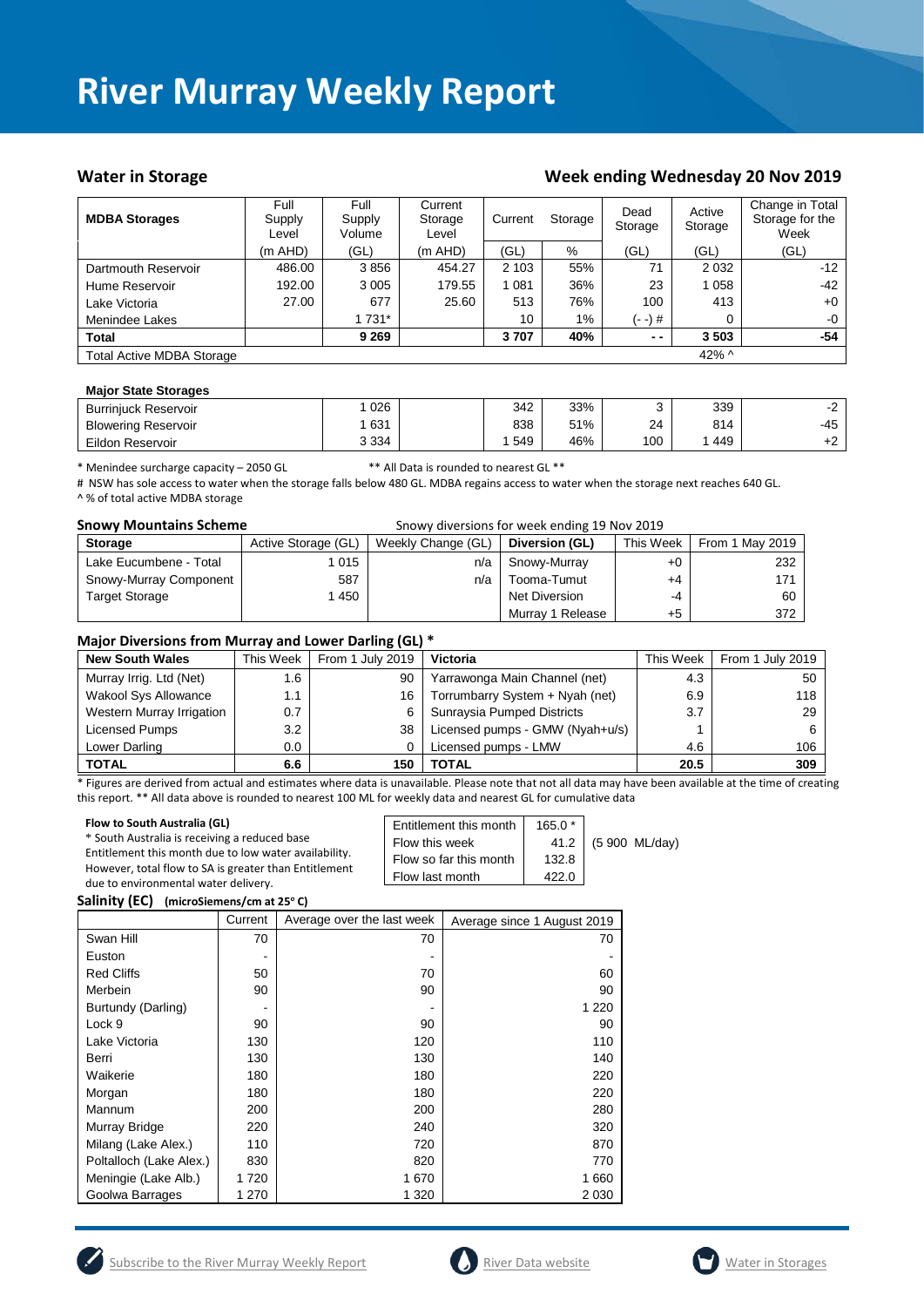

#### **River Levels and Flows Week ending Wednesday 20 Nov 2019** Minor Flood nor Flood Gauge Height Flow Trend Average Flow this Week Average Flow last Week **River Murray** (m) local (m) (m<br>AHD)  $(ML/day)$   $(ML/day)$   $(ML/day)$   $(ML/day)$ Khancoban - - - 2 490 F 1 410 1 110 Jingellic | 4.0 | 1.51 | 208.03 | 3 150 | R | 2 2300 | 2 330 Tallandoon ( Mitta Mitta River ) | 4.2 | 2.36 | 219.25 | 3 920 | S | 200 | 2600 | 2600 Heywoods | 5.5 | 2.71 | 156.34 | 9 480 | S | 10 320 | 8 880 Doctors Point | 5.5 | 2.67 | 151.14 | 11 150 | R | 11 480 | 10 280 Albury | 4.3 | 1.66 | 149.10 | - | - | -Corowa | 4.6 | 2.42 | 128.44 | 10 620 | F | 10 850 | 10 060 Yarrawonga Weir (d/s) 6.4 1.54 116.58 9 050 R 9 010 9 020 Tocumwal | 6.4 | 2.10 | 105.94 | 9 120 | S | 9 160 | 9 190 Torrumbarry Weir (d/s) 7.3 2.09 80.64 5 870 F 5 950 6 310 Swan Hill | 4.5 | 1.29 | 64.21 | 6 570 | S | 6 610 | 6 810 Wakool Junction | 8.8 | - | - | 9 690 | F | 9 690 | -Euston Weir (d/s) 9.1 1.74 43.58 9 780 F 9 810 9 670 Mildura Weir (d/s) - | 9 020 | F | 8 660 | 9 530 Wentworth Weir (d/s) | 1 7.3 | 2.97 | 27.73 | 6 800 | R | 6 770 | 7760 Rufus Junction | - | 3.22 | 20.15 | 5 060 | F | 5 350 | 5 140 Blanchetown (Lock 1 d/s)  $\begin{vmatrix} 1 & 0.77 & -1 & 2530 & R & 2620 \end{vmatrix}$  4 090 **Tributaries** Kiewa at Bandiana 2.8 1.36 154.59 970 F 1 020 1 280 Ovens at Wangaratta 11.9 8.06 145.74 730 F 900 1 190 Goulburn at McCoys Bridge | 9.0 | 1.44 | 92.86 | 900 | S | 910 | 940 Edward at Stevens Weir (d/s) | 5.5 | 2.36 | 82.13 | 2 570 | S | 2 520 | 2 510 Edward at Liewah - 2.96 58.34 2 460 S 2 450 2 270 Wakool at Stoney Crossing | Cassic Lotter | 1.52 | 55.01 | 700 | F | 760 | 1030 Murrumbidgee at Balranald | 5.0 | 1.82 | 57.78 | 1.400 | F | 1.420 | 1360 Barwon at Mungindi 6.1 2.12 - 0 F 0 0 Darling at Bourke 9.0 3.93 - 0 F 20 630 Darling at Burtundy Rocks  $\begin{vmatrix} - & 0.50 & - & 0 \\ 0 & - & 0 & 0 \end{vmatrix}$  F 0 0 0

MURRAY-

Natural Inflow to Hume 4 840

(i.e. Pre Dartmouth & Snowy Mountains scheme)

**Weirs and Locks** Pool levels above or below Full Supply Level (FSL)

| <b>Murrav</b>      | FSL (m AHD) | u/s     | d/s                      |                       | FSL (m AHD) | u/s     | d/s     |
|--------------------|-------------|---------|--------------------------|-----------------------|-------------|---------|---------|
| Yarrawonga         | 124.90      | $-0.18$ | $\sim$                   | No. 7 Rufus River     | 22.10       | $+0.21$ | $+0.91$ |
| No. 26 Torrumbarry | 86.05       | $-0.00$ | ۰.                       | No. 6 Murtho          | 19.25       | $+0.01$ | $+0.07$ |
| No. 15 Euston      | 47.60       | $+0.49$ | $\overline{\phantom{0}}$ | No. 5 Renmark         | 16.30       | $+0.03$ | $+0.15$ |
| No. 11 Mildura     | 34.40       | $+0.03$ | $+0.26$                  | No. 4 Bookpurnong     | 13.20       | $+0.04$ | $+0.51$ |
| No. 10 Wentworth   | 30.80       | $+0.11$ | $+0.33$                  | No. 3 Overland Corner | 9.80        | $+0.02$ | $+0.16$ |
| No. 9 Kulnine      | 27.40       | $+0.05$ | $+0.50$                  | No. 2 Waikerie        | 6.10        | $+0.03$ | $+0.09$ |
| No. 8 Wangumma     | 24.60       | $+0.51$ | $+0.29$                  | No. 1 Blanchetown     | 3.20        | $+0.02$ | $+0.02$ |

#### **Lower Lakes FSL = 0.75 m AHD**

Lake Alexandrina average level for the past 5 days (m AHD)  $\vert$  0.82

| <b>Barrages</b>       | <b>Fishways at Barrages</b> |      |                |      |      |      |                                                                                     |
|-----------------------|-----------------------------|------|----------------|------|------|------|-------------------------------------------------------------------------------------|
|                       | Openings                    |      |                |      |      |      | Level (m AHD)No. Open Rock Ramp Vertical Slot 1 Vertical Slot 2 Dual Vertical Slots |
| Goolwa                | 128 openings                |      | 0.88All closed |      | Open | Open |                                                                                     |
| Mundoo                | 26 openings                 |      | 0.89All closed |      |      |      | Open                                                                                |
| <b>Hunters Creek</b>  |                             |      |                |      | Open |      |                                                                                     |
| <b>Boundary Creek</b> | 6 openings                  |      |                |      | Open |      |                                                                                     |
| Ewe Island            | 111 gates                   |      | -All closed    |      |      |      | Open                                                                                |
| Tauwitchere           | 322 gates                   | 1.03 |                | Open | Open | Open |                                                                                     |

AHD = Level relative to Australian Height Datum, i.e. height above sea level